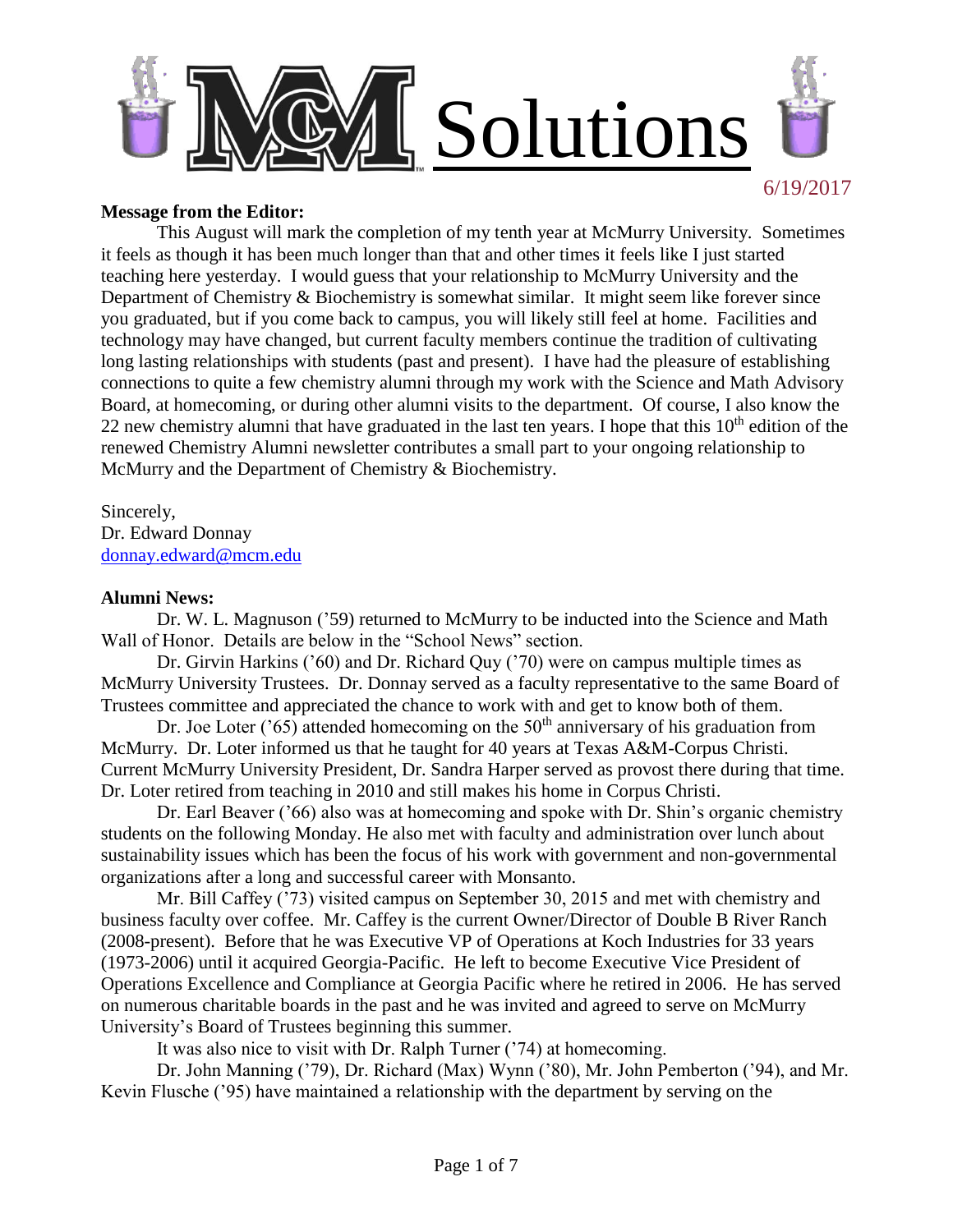Science/Math Advisory Board (SMAB). It is always a pleasure to catch up with them at SMAB meetings twice a year.

You may have noticed that Ms. Aletha Williams ('04) was featured in a recent issue of the Messenger (McMurry University's Alumni Magazine). She is the Director of Science in Career Technical Education at the Houston magnet school, Jane Long Academy. She got into teaching with some encouragement from her mother and after a short stint in the oil and gas industry. Williams is currently pursuing her doctorate degree from Texas Tech University.

From Facebook, we noted that Mr. Derek David ('09) and his wife are expecting their first child, a girl, this year. Derek is busy renovating a room for the new arrival after purchasing their dream home.

Mrs. Katie (Neal) Pierce ('10) passed a license exam to become a Laboratory Technician II as part of her job with the City of Abilene Environmental Laboratory. Dr. Veltkamp gets to visit frequently with Katie and Brandon Copeland ('14) when she takes analytical chemistry students for a tour of the local laboratory.

Mr. Brandon Randell ('10) attended the fall workshop at McMurry for local high school chemistry teachers. He was nominated and a finalist for the 2016 Science Teacher Limelight Award, an award he won in 2015.

Dr. Jennifer (Revell) Ramey ('10) graduated as a Post-Doctoral Resident in an ocular disease program from Northeastern State University in Tahlequah, OK. She completed a one-year residency at a VA hospital in Arkansas. She also co-authored a paper published in the March 15, 2016 edition of *Review of Optometry* titled "Scoring an A+ on a B-Scan". She has accepted a new job with Pacific Cataract and Laser Institute out of Lewiston, Idaho.

Ms. Malaney (Lopez) O'Connell ('10) obtained her doctorate degree in cell biology from the University of Texas Medical Branch in Galveston. Congratulations to Dr. O'Connell! In an interesting turn of events, she has agreed to return to McMurry University as a member of the Biology Department where she will teach classes this coming academic year and explore the possibility of adding a biotech program. We are glad to welcome her back as a faculty colleague!

Dr. Erica (Rawls) Wilson ('11) finished her PGY1 residency and next year will be a clinical pharmacy specialist in internal medicine at Medical Center Health System in Odessa, TX.

We note that Ms. Tara Williams ('12) and Ms. Danni McMahan ('12) both recently received their Doctor of Pharmacy degrees from Texas Tech University. Danni was the Banner Bearer for the graduation ceremony with the highest GPA in the class and Tara was in the top 20%. Congratulations to Dr. Williams and Dr. McMahan! Danni will do a residency at the VA North Texas Healthcare System in Dallas while Tara has accepted a position in Community Pharmacy in Stanton.

Also we noted that Ms. Amanda Genzling ('13) married Mr. Cameron Sikes. Best wishes to Mr. and Mrs. Sikes!

Dr. Donnay recently had lunch with Mr. Josh Brooks ('14) who has returned to Abilene and works at Hendrick Hospital. Josh is currently applying to Physician Assistant programs.

We were recently informed that Mr. Brad Rowland ('14) was accepted into the University of Houston School of Medicine. Congratulations Brad!

The McMurry SMAB sponsored the fourth annual golf tournament on March  $5<sup>th</sup>$  in conjunction with an alumni weekend event in San Antonio. A great time was had by golfers and non-golfers alike. The golf tournament funds SMAB priorities such as the Charles and Lisa Bloomer Research Stipend, supporting student academic travel, and helping meet expenses associated with field research. If you would like to know more about this annual event or SMAB, you can find a link to their website on our webpage, *[www.mcm.edu/chemistry](http://www.mcm.edu/chemistry)* or contact the chair Elaine Harmon at *[elaine.d.harmon@gmail.com](mailto:elaine.d.harmon@gmail.com)*.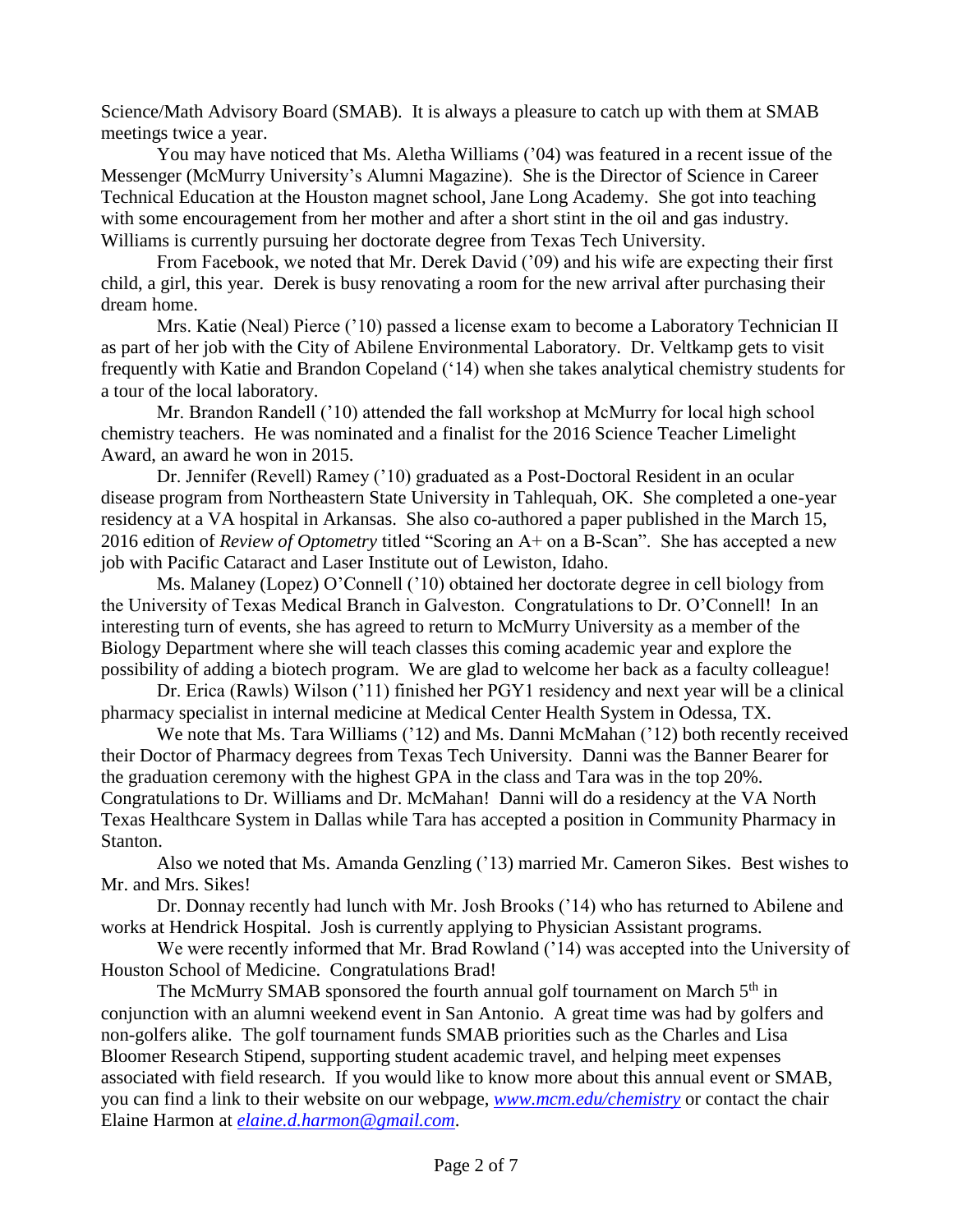# **McMurry University Establishes the Dr. W. Norton Jones Endowed Professorship**

McMurry University is pleased to announce it has exceeded its goal of \$250,000 needed to establish the Dr. W. Norton Jones Endowed Chair in Chemistry, the first fully funded endowed professorship in the sciences. "We are happy to be able to honor the legacy of teaching, mentoring, and groundbreaking research conducted by Dr. Jones, his colleagues, and the many McMurry alumni who make a difference in their professions and the communities in which they live," said McMurry University President Dr. Sandra Harper. "Dr. Jones dedicated his life to involving students in his research, training successive generations of scientists who are making their own marks in organic and inorganic chemistry, biochemistry and biosynthesis. His students have also gone on to careers as educators and research scientists with a number of nationally recognized companies."

From 1948 to 1976 Dr. Norton Jones was acknowledged as the decisive factor on a student getting into medical school. Earning his endorsement, students knew that the coveted letter written by Dr. Jones would get them into some of the most prestigious schools in United States. Faculty members awarded the Dr. W. Norton Jones Endowed Professorship will bring ongoing prestige to the University through research, mentoring, and published works.

The faculty members of the Department of Chemistry and Biochemistry want to sincerely thank all alumni who contributed to this campaign. We are humbled by your generosity and will continue to strive to maintain the reputation Dr. Jones and his colleagues established at McMurry. If you still wish to contribute to this professorship or to the Dr. W. Norton Jones scholarship that is awarded to the Outstanding Junior chemistry major, please contact Debra Hulse, Vice-President for Advancement, at 325-793-4761 or [hulse.debra@mcm.edu.](mailto:hulse.debra@mcm.edu)

## **Departmental News:**

The McMurry University Student Affiliates Chapter of the American Chemical Society  $(ACS)$  hosted  $4<sup>th</sup>$  grade students from Jim Ned elementary during homecoming. This was the third year in a row that students from Jim Ned were hosted by our chemistry club. What began as a simple chemistry show for the classmates of Dr. Pyenta's children has grown into an annual tradition. Last year's  $4<sup>th</sup>$  graders (i.e. this year's  $5<sup>th</sup>$  graders) were hosted by the biology club for the second year. The students participated in several science activities around visits to teepee village.

The chemistry club also hosted a seminar in October where Dr. Junha Jeon Jun-ha from the University of Texas Arlington talked about his research entitled "Catalytic bond Functionalization for organic synthesis". He also spoke with students about the chemistry graduate program**.**

The local section of the American Chemical Society sponsored a talk at McMurry University by Dr. Diana Mason, Professor Emeritus in Chemical Education at the University of North Texas, titled "What Started in Texas Has Changed the World" about the chemical history of Texas. She was also gracious enough to conduct a workshop for Abilene ISD high school chemistry teachers including Brandon Randell ('10).

The department redefined the capstone experience required for our majors. Previously graduating seniors took a single credit Literature Seminar course that included literature and database searching, career information, a written review paper, and an oral presentation. However we had come to find that not enough time was available in the course to cover these topics adequately. Furthermore honors students would find that the paper and presentation seemed to require duplicate efforts to composing their thesis. The department decided to have a single credit seminar course focus only on information search strategies and career information and then require a separate capstone experience which can be an honors thesis, an internship, other laboratory research experience, or a new Senior Project course. All of these capstone options require demonstrations of written and oral communication skills.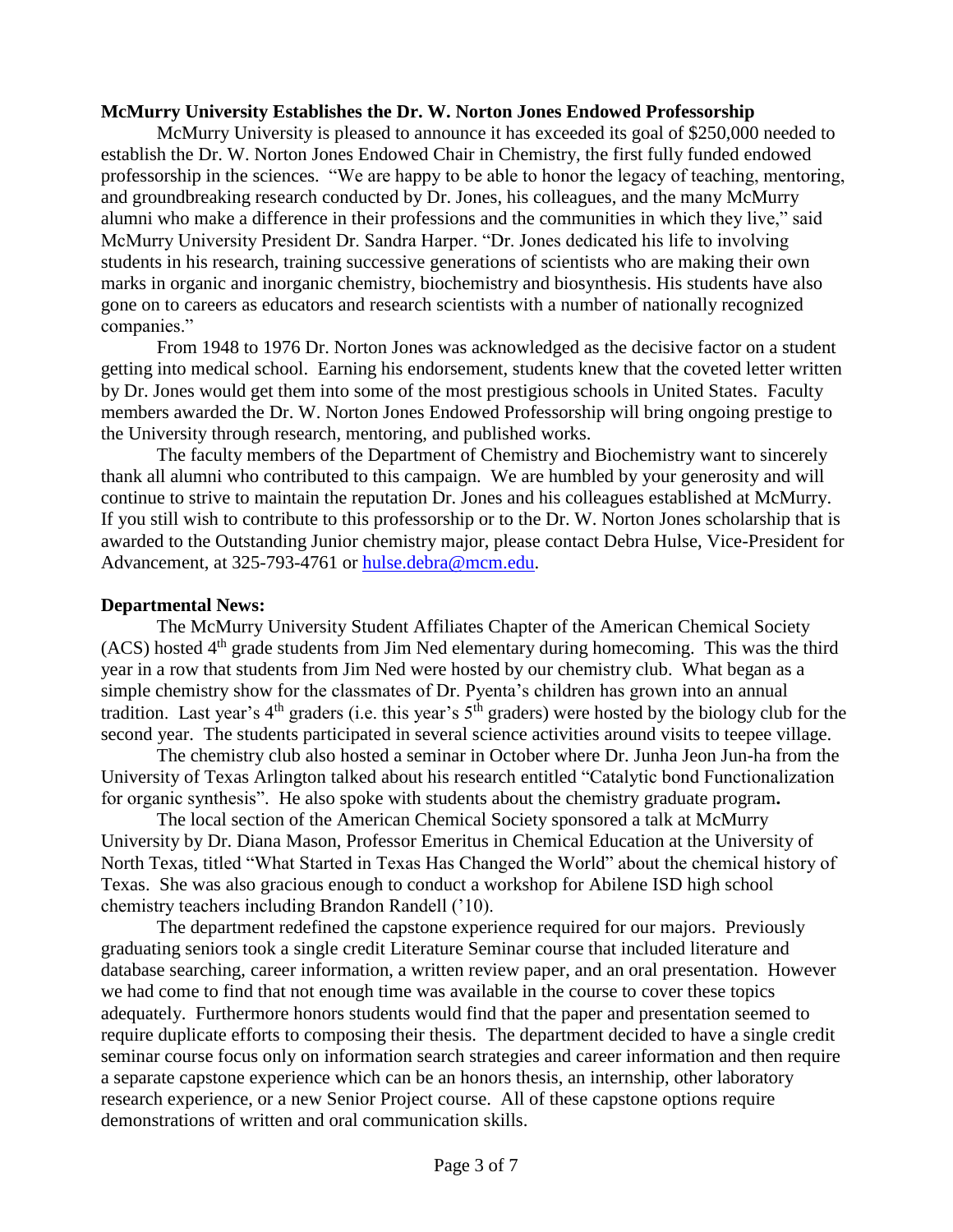Dr. Veltkamp was on sabbatical during the fall 2015 semester, doing research in chemical education. Specifically, she examined whether there was any correlation between a student's test score on the first exam in General Chemistry I and that student's final grade in the course. After examining grades from more than 500 students over 10 years, she found that there is a strong correlation, such that after the first exam, students can be advised about their prospects for success in the course. A "probability of success" table was obtained from the data, which can be used to assist the professor in discussing with the student as to whether he/she should stay in the course or withdraw. It is hoped that this information will help both the student and the professor in making the decision as to whether to continue. Ultimately, such discussions should help raise the passing rate in the course and help with retention into the second course in the General Chemistry sequence. The correlation between first test scores and final grades was also examined for the first course in the General, Organic, and Biochemistry (GOB) sequence, which is taken mainly by pre-nursing students. While the correlation was not as strong as in General Chemistry I, there is a correlation which can also be used for advising purposes.

Dr. Veltkamp also attempted to examine whether there was any correlation between the resources used by a student (e.g. using the professor's office hours, using a tutor in the AEC, etc.) or the types of study skills employed (e.g. making note cards, making study guides) and the student's success in the course. It turned out that there were designs flaws in the survey instrument used during the fall semester, so the results were inconclusive. The survey instrument was redesigned and used again in the spring, but as of this writing, the data have not yet been analyzed. That study will be ongoing, in order to gain enough data points to make the results statistically significant.

Dr. Pyenta was on sabbatical in the spring 2016 term. His sabbatical time was spent initiating new research projects and transforming S219 to a functional laboratory for biotech research. One main goal is to collaborate with other McMurry faculty on projects needing biochemistry elements. In particular, Dr. Pyenta will be collaborating with Dr. Shin to research potential anticancer drugs; Dr. Shin is performing the organic synthesis of new HDAC inhibitors, and Dr. Pyenta will be conducting viability assays with them on cancer cell lines. Much of his sabbatical was spent setting up facilities for mammalian tissue culture and subsequent testing. Theoretical modeling of inhibitor docking to the target protein will also be done, and in preparation for this, a high-end computer was purchased and is being configured with the proper software.

Dr. Donnay applied for and was granted a sabbatical for the spring of 2017. Dr. Donnay has worked with many students over the years to generate a substantial amount of preliminary data concerning research on chromium metal complexes. However McMurry does not have some of the sophisticated equipment that is necessary to obtain final definitive results that could be published in a peer-reviewed article. During the sabbatical he will be working on obtaining the necessary data through collaborations with faculty members at regional universities. Dr. Donnay was also promoted to the rank of full professor beginning the fall of 2016.

#### **Departmental Research:**

Based on extracts of West Texas plants done in her group, Dr. Shin gave a talk at the 250<sup>th</sup> National Meeting of the ACS in Boston from August 16-20, 2015 entitled "Feasible Screening Method for Antimicrobial Activity of Natural Products for the Interdisciplinary Research Project at a Small Liberal-Arts College". The research project was conducted by a student, Kara Black, with assistance from Biology faculty Dr. Anna Saghatelyan and Dr. Gary Wilson.

Besides extracting medicinal compounds from natural products, another main goal of Dr. Shin's research is to discover potential anticancer drugs via organic synthesis. She designs and synthesizes the inhibitors of a histone deacetylase (HDAC) class, followed by evaluation of biological activities *in vitro* via assays with different cancer cells. Dr. Shin received a Sam Taylor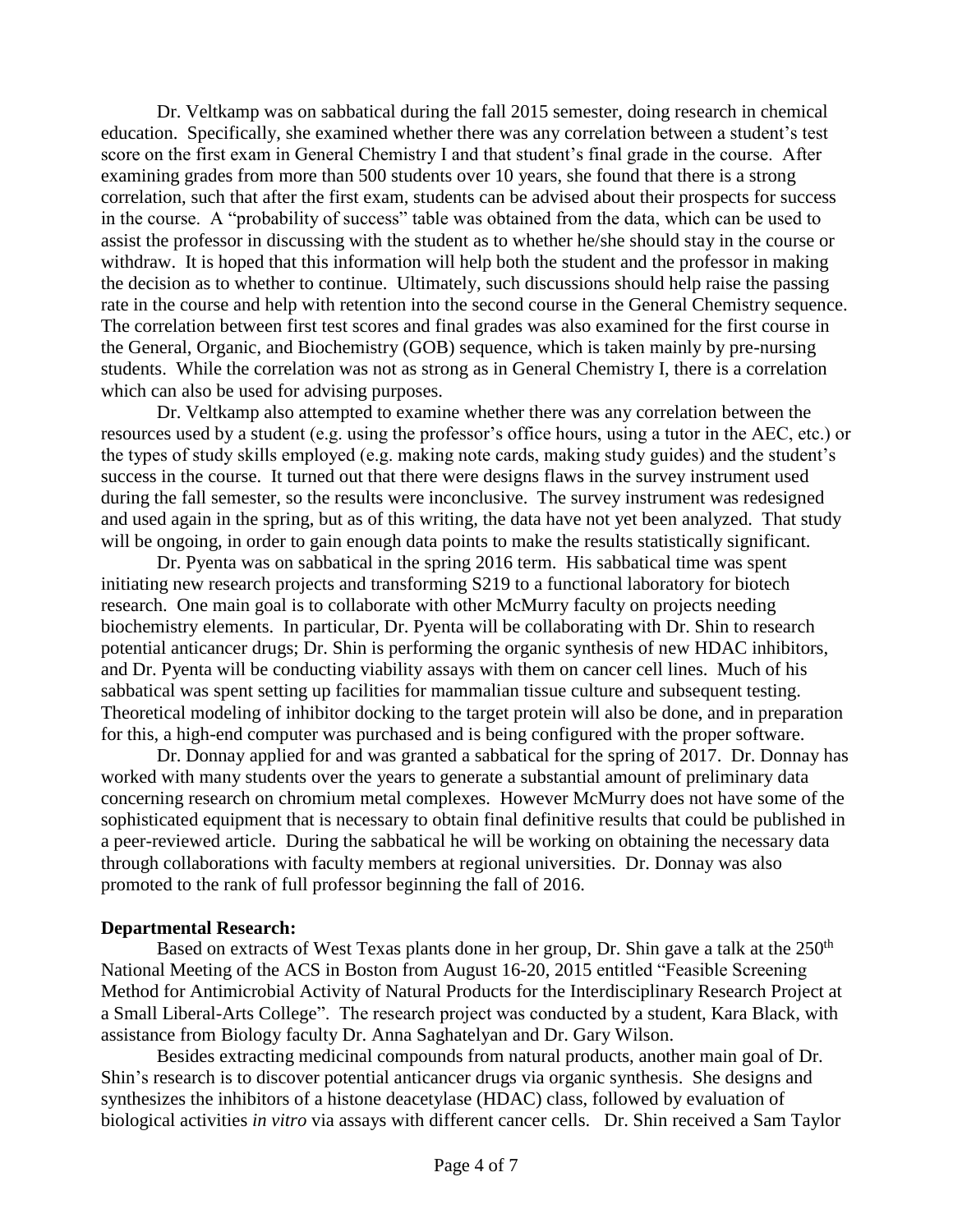Award (\$2000) to partially fund this project entitled "Microwave-assisted Synthesis of Histone Deacetylase Inhibitors as Potential Anticancer Drugs." Daniel Kent, one of her research students supported by the Welch Foundation, presented his project entitled "Synthesis of Histone Deacetylases' inhibitors" at the McMurry Academic Conference on April 16, 2016. A poster at the Pacifichem 2015 conference in Honolulu, Hawaii on December 15-20, 2015 entitled "Microwaveassist synthesis of hydroxamic acid derivatives as histone deacetylase inhibitors" also described this project.

This summer the department has five undergraduate students conducting research on the Welch Foundation Departmental Grant: Shantel Thomas, George Gutierrez, Ananda Lewis, Mukundwa Gael, and Genna Hart. Drs. Shin and Pyenta are working jointly with all 5 students. Genna Hart and Ananda Lewis have been working on discovery of new bioactive compounds from extracts of West Texas Plants. Biology professors Anna Saghatelyan and Gary Wilson have provided herbs and have assisted conducting microbial inhibition tests, respectively. Mukundwa Gael, George Gutierrez and Shantel Thomas have been synthesizing new compounds, followed by evaluating breast cancer cell viability with synthesized compounds with MCF-7 and MDA for potential anticancer agents.

## **School and Miscellaneous News:**

On a sad note, McMurry University witnessed the death of longtime Mathematics professor, Dr. Bill Dulin, on June 26, 2015 at the age of 80. Dr. Dulin was recruited to McMurry in 1971 to head the Mathematics Department. He later served as Chair of the Science Division and the Chair of the Computer Science Department. He worked at McMurry for 29 years and positively impacted countless students. He was inducted into the Science and Math Wall of Honor in November 2006.

As part of a recruiting idea from McMurry's new Vice President for Enrollment Management, faculty members from the Division of Natural and Computational Sciences participated in a "Science Saturday" event for prospective high school students in January. Rising juniors and seniors who are interested in the sciences were invited to campus for a day of gaining hands-on exposure in a variety of science projects, as well as receiving information about attending McMurry. The students picked three project areas that they were interested in and were divided into groups to progress from one project workshop to another throughout the day. The Department of Chemistry and Biochemistry helped the students conduct thin layer chromatography (TLC) separation and infrared spectroscopic analysis of over-the-counter pain relievers. The Department of Physics had activities where students got to fire a trebuchet, use the 3D printer, and launch paper rockets. The Department of Biology activities included extracting DNA and fingerprinting, conducting a biodiversity simulation, and studying microorganism disease transmission. While the turnout was small for the first go around, the Admissions Department hopes that it becomes an annual tradition to recruit quality students interested in science majors. If you know of any high school students who would be interested in joining us for this type of fun on a Saturday, put them in touch with McMurry!

The SMAB inducted three new members into the Science and Math Wall of Honor on October 24, 2015. Brief excerpts from their biographies follow. They join the previous ten inductees with a permanent plaque displayed in the science building.

Dr. Jerald D. Lee ('61) received a National Defense Education Act Fellowship to complete his Ph.D. in physics from Ohio University and then went to work for DuPont. He published several articles and obtained 18 patents. He "retired" in 1999 as a DuPont Fellow, the highest position in science within the organization, but continued his research. In 2002, Dr. Lee was awarded the Excellence in Engineering Award by DuPont. He died in August of 2013.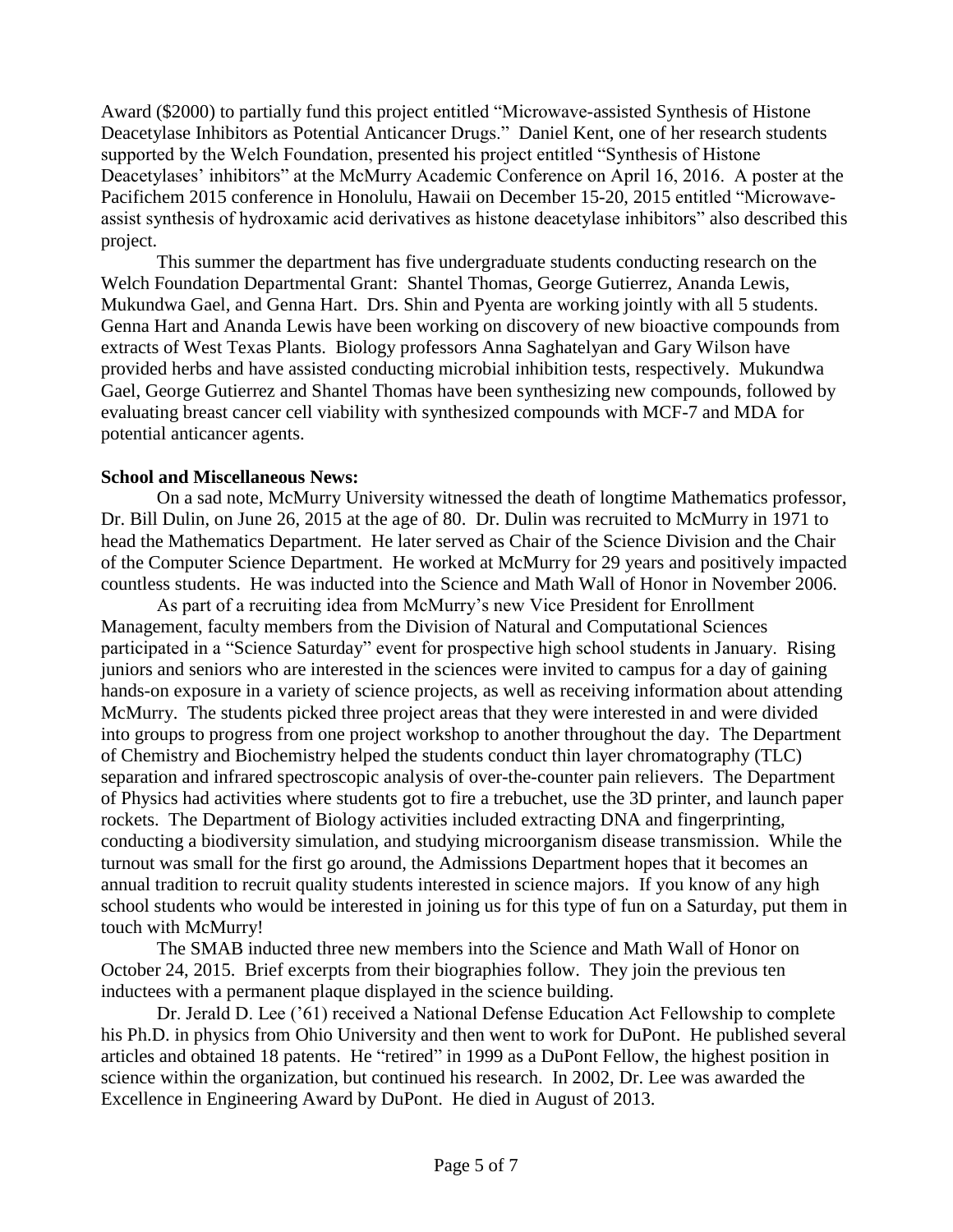Mr. Larry F. Conlee ('71) was also a physics major who participated in the special program in "Piezoelectricity" taught by Dr. Virgil Bottom on weekends while at McMurry. This led to summer internships at Hewlett-Packard and a position at Motorola, Inc. after graduation. He improved the synthetic quartz used in pagers, 2-way radios, and the first cellular phones. He was promoted to Product Manager of the quartz crystal business in 1980 and then switched to cellular phones in 1983 where his group developed the first digital cellular phone in 1992. In 2001 he joined Research In Motion (BlackBerry) as Chief Operating Officer and was recognized as "Top COO" in Canada in 2009 just before his "transition to retirement" was announced.

Dr. W.L. Magnuson ('59) received his Ph.D. in inorganic chemistry from Kansas University in 1963 and then returned to McMurry as an Assistant Professor from 1963-69. In addition to teaching, he supervised undergraduate research through grants from the Research Corporation and the Robert A. Welch Foundation. After McMurry, he moved on to become the Chair of the Chemistry Department at Kentucky Wesleyan College. He has co-authored numerous grant proposals and was the Director of several NSF Science Training Programs in Chemistry for high school students across the nation. Thirty students that he has mentored have received the Ph.D. degree in chemistry and more than one hundred have received other advanced degrees. He has been recognized at Kentucky Wesleyan with the Outstanding Teacher of the Year Award, the Gus E. Paris Distinguished Service Award, and the Presidential Leadership Award.

# **40 Years Ago in the Department**

*(Below are news items and excerpts from the department newsletter from May 1976. The entire newsletter can be seen under the "Department News" tab on our website, [www.mcm.edu/chemistry\)](http://www.mcm.edu/chemistry)*

"On May 1 during the morning Dr. W. Norton Jones passed away after a brief and unexpected illness. Dr. Jones' sudden and untimely death will be felt by many students, faculty and friends. …Before Dr. Jones' death, he wrote a brief note about the department and the article will bring back recollections and fond memories for all of us." The article by Dr. Jones can be read in its entirety at our website under the "Department History" tab.

"Gamma Sigma Epsilon sponsors the Conn Awards for undergraduates interested in research. …This year Rod Fabian, a senior chemistry major, received the Conn Award for the paper he prepared. …Mr. Fabian has been recognized this year as an outstanding chemistry major by the American Institute of Chemists." McMurry chemistry students honored for their academic achievements were: freshman-Mr. Bill King, sophomore- Ms. Alice Ann Bledsoe, junior- Mr. Greg Fabian, senior-Mr. Roderic Fabian.

"The fall meeting of Gamma Sigma Epsilon was held to initiate five new student members: Alice Ann Bledsoe, Carl Stubbs, Greg Fabian, James Thomas, and David Schkade. The dinner meeting was held locally and Dr. Robert Sledge spoke to the membership and guests on the history of science. We enjoyed Dr. Sledge's discussion and he is well qualified for the topic since he teaches an advanced course in the history of science."

"The chemistry program remains the same and has not substantially changed any since 1970. Our program has thrived because of the many good students we have had in the past and those that are currently enrolled. …The physics staff has been reduced to one person. Dr. A.C. Sharp teaches all of the physics courses. …Dean Cordts will be leaving the college in May of this year. …Mr. Anderson Lumpkin of the Mathematics department will also be leaving the staff."